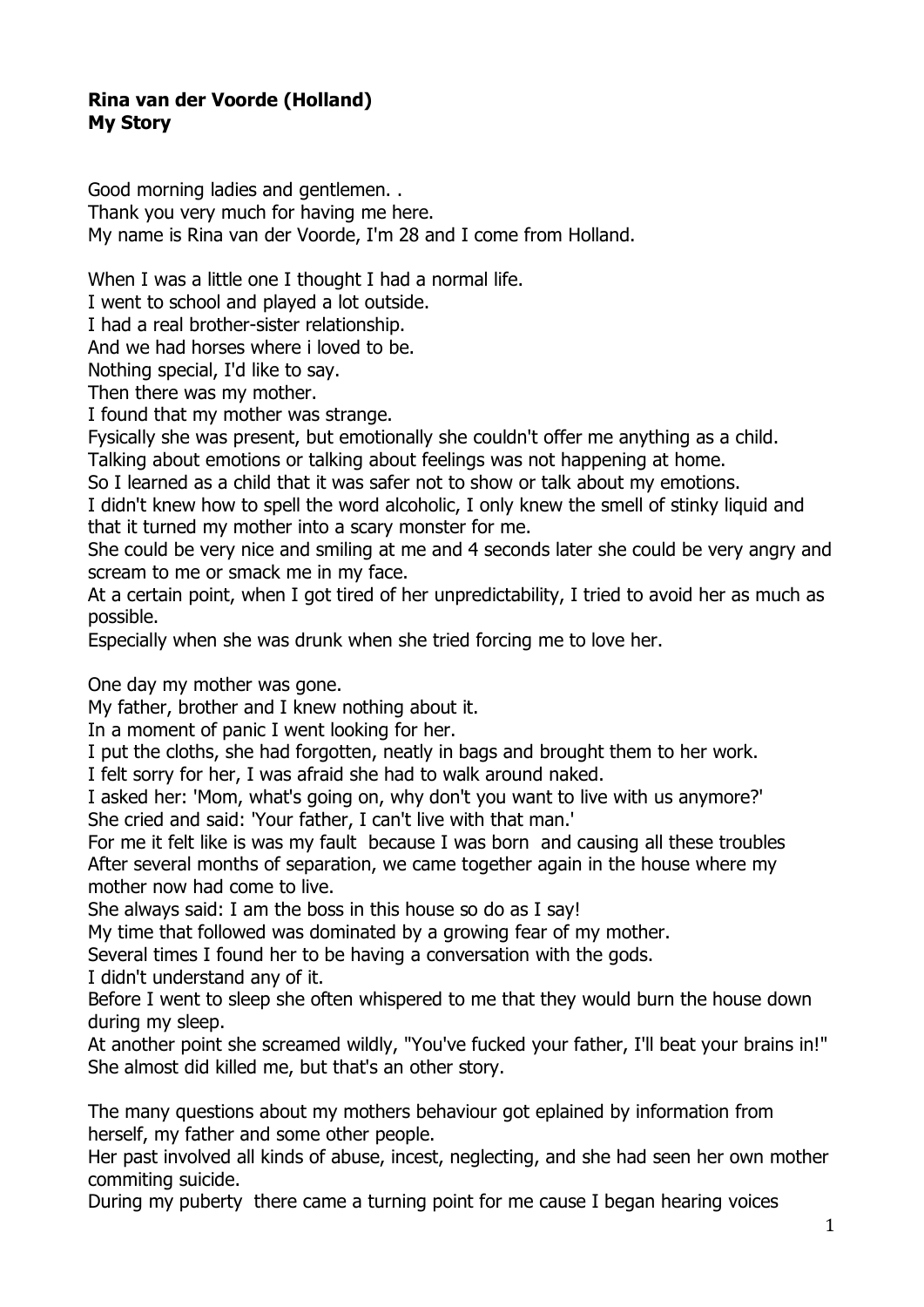myself.

They spoke full of hatred about the way how i could release my mother from her suffering.

I figured that this was really crazy, because who wants to murder their own mother? I needed something to be less bothered by these voices and so i began smoking cannabis.

I reported myself to the social services and explained my home situation.

They agreed my home wasn't very healthy for me and they would help me find a solution. In the meantime I tried to avoid my mom and my home as much as possible.

At scool I couldn't fit in,so I often skipped to go horse riding.

several times I slept in the stables near the horses

When I was 15 I got place in a house for troubled youth.

Here I tried to learn to get more independant.

The more I tried to help myself, the more troubles I got,so it seemed.

At the new scool I got stuck over and over again.

I had a big mouth and took on the fight with teachers.

In the family things where getting out of control.

My brother was admitted to a psychiatric hospital.

And for me it wasnt getting better.

My dignity got stolen from me.

I was 17 and got raped by a older man.

When I turned 18 childsupport couldn't offer me anything as an adult.

After 2,5 years living in this shelter I had to move.

I thought I was very lucky cause I could live with the mother of an old friend and her boyfriend.

I accepted the shelter and she got me a job by her side.

If we weren't working we hang in the pub getting drunk and high.

Sex drugs and rock 'n roll was the motto,and I didn't liked living this way.

The life I had run from I walked back into, only in an other family.

Because I had no other place to go,and nothing more to loose, I went back home. The confontation was terrible.

I didn't recognize my brother after his admission in the mental hospital.

It seemed as if his joy of life was gone.

The psychiatrist said he suffered from schizophrenia.

More and more I began to wonder who I was in this picture.

My crazy mother, my aged father, my schizo brother.... where was I in that list? I started an internal education in a nursing home for elderly and stopped smoking cannabis.

In the meantime i was dating my first boyfriend.

After several months I was told that I didn't have the right attitude to work in health care. I took too much time for the people and that did not fit in their way of working.

I experienced it as a total rejection.

Not wanted as a child, not as a sister, not wanted as a woman and not wanted as an employee.

I was getting lost again and my voices came back.

I heard a thousand times repetition of: "Your mother is going to die, your mother is going to die, your mother is going to die, your mother is going to die ....".

It made me crazy, crazy of that mother and crazy about the voices.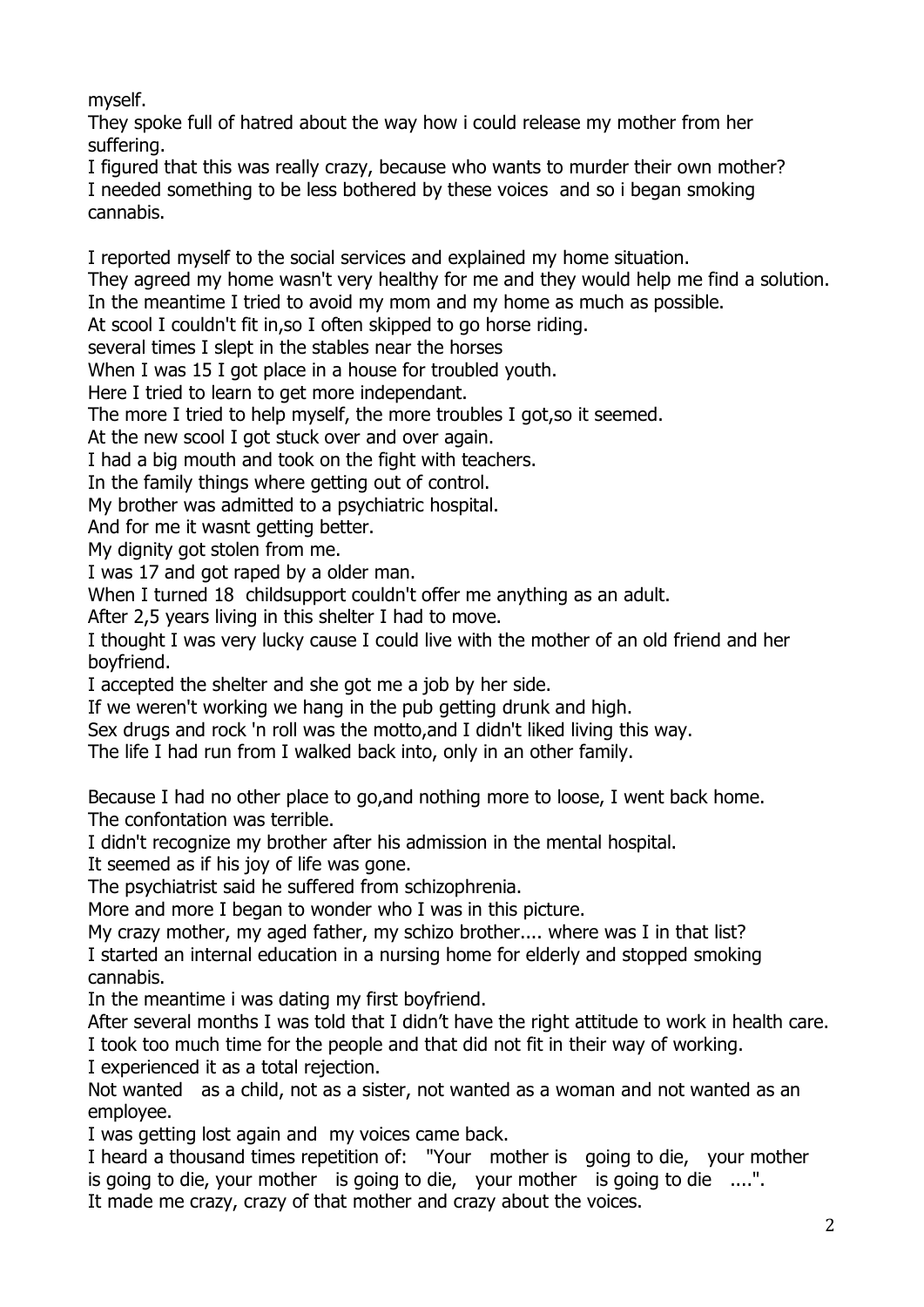Soon after that, my first admission to a psychiatric hospital followed.

According to the psychiatrist I was psychotic and I was suffering from schizophrenia. Besides talking to the people around me, I had many conversations with myself and my own voices.

After several months my boyfriend told me goodbye because he had a new girlfriend. There I was in the mental hospital I just had lost everything and I could not think independently anymore.

I felt like I was possessed.

Flames came out of my body, litterly.

It was the most frightning experience.

The only thing my psychiatrist had to offer was taking medication my hole life long. That way I would have the best chance to stay alive.so he said.

After 1.5 year in the hospital I had had it.

Nothing happened at this place.

Talking seemed a big taboo.

Exercise or sport did not exist and cheerfulness had died out.

I had also had it with the pills

I refused to take the chemical junk anymore.

Ofcourse I had to do that secretly , otherwise I would be punished by the nurses.

I let myself be seduced by boyfriend number 2 to come and live with him.

There I went again getting myself in trouble.

I had come to live with an addict in a house full of abuse in all kinds of way.

A subsequent period of flight and wandering began.

Eventually, after almost 2 years I became psychotic and my second admission was a fact. This time I got placed on the department double diagnosis.

I asked myself Double diagnoses..?I Quited smoking weed 2 years ago.

Some employee's from the double department treaded me like I was some kind of a criminal.

I was in a mental hospital and I fell prey to the sexual needs of others.

I was angry about my situation and about all those men, angry about the employees who knew they abused me and did nothing.

I began to loose my self controll.

Even my voices told me it had to end, I had to choose, live or let die.

That was an easy choice for all of us...

The next man who would touch me was gonna die...

At a moment a really big guy tried to touch me on my private parts and i flipt.

I hit him on top of his nose and was waiting for his reaction.

He was acking and I was yelling to him, you couward come on, fight me,do you want the next upon your eye?

He said: You are so lucky that you are a female otherwise I would strike back.

I saw blood coming out of his nose and It scared me.

It shocked me.

It was the first time I had ever hit someone.

And It shocked me even more because for that moment I felt like a predator a beast. I tended to kill somebody who wanted something from me.

Everything I had always detested became more and more part of me.